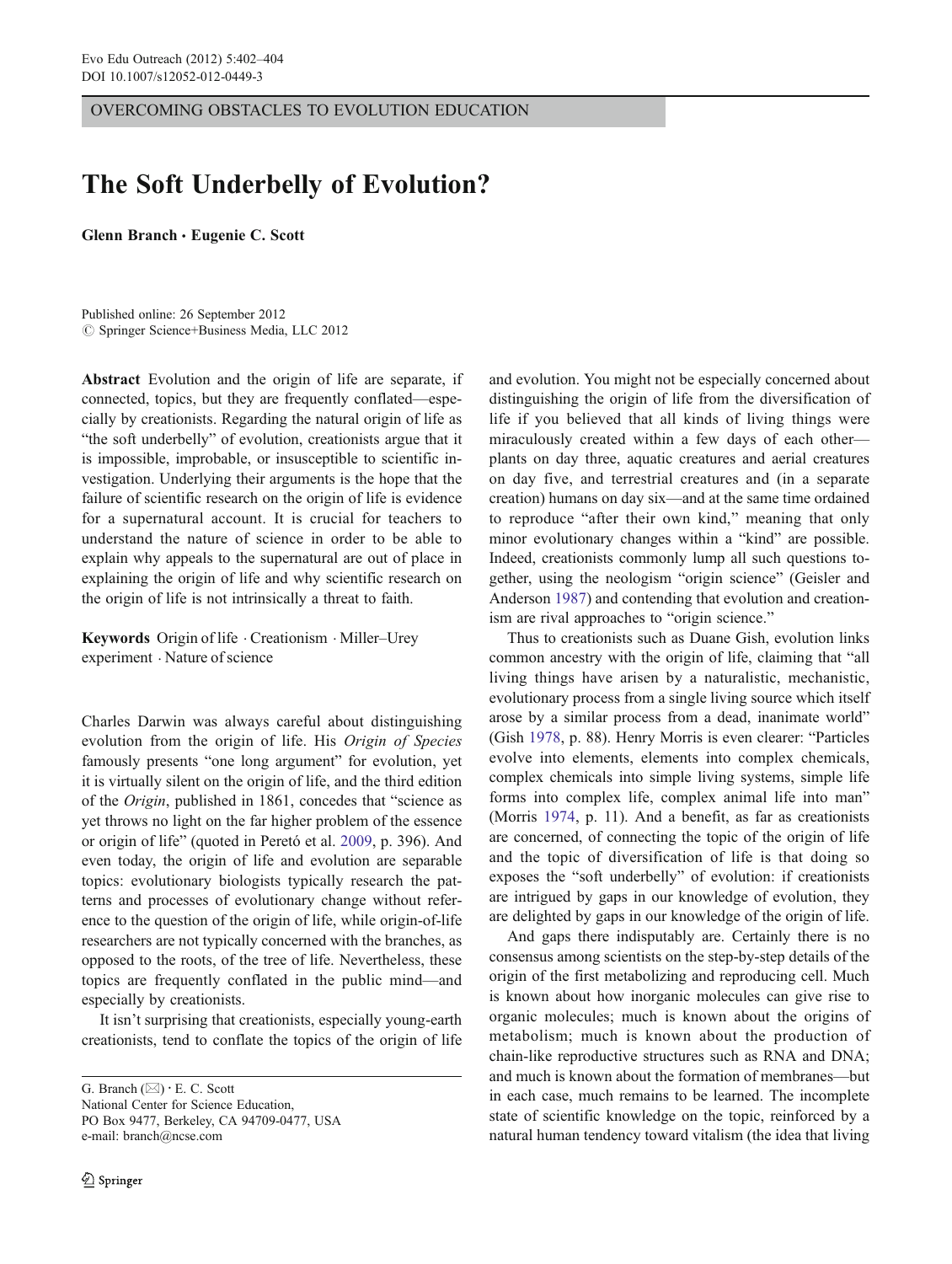things are somehow fundamentally different from nonliving things), thus makes the origin of life a highly appealing target for creationist assaults.

In such assaults, creationists frequently appeal to the "law of biogenesis"—that living things come only from other living things—in order to dismiss the idea of the natural origin of life. For example, Harold G. Coffin writes, "the concept of spontaneous generation has not died. It has been rephrased in scientific language and incorporated into mechanistic evolution as the probable method for the origin of life" ([1969,](#page-2-0) p. 391). But what Francesco Redi and Louis Pasteur demonstrated was that maggots do not spontaneously generate from spoiled meat and that bacteria do not spontaneously generate in nutrient media—results with little relevance to the idea that under the conditions obtaining on the early Earth, natural forces operating on organic molecules could have resulted in primitive replicating structures.

If a natural origin of life isn't prohibited by the law of biogenesis, creationists often argue, at least it's improbable indeed, astronomically impossible. The creationist literature abounds in calculations that gleefully pile exponent upon exponent in estimating the odds against a natural origin of life: Morris, for example, assesses the probability at less than 1 in  $10^{53}$  ([1974](#page-2-0), p. 61). But a recent review of the literature describes seven general types of error in such calculations. Among them are the following: assuming that the process is purely random, assuming that there was only one possible way for life to arise, and assuming that the first living things were as complex as, or shared the same biochemical features with, present living things. The review reported that every argument surveyed, including Morris's, "suffers from one or more of the same mistakes" (Carrier [2004](#page-2-0), p. 744).

And creationists often argue that scientific research on the origin of life is a dead end. Due to its fame, the Miller– Urey experiment of 1952, marking the beginning of experimental research into the origin of life, receives special attention. Of course, the purpose of the experiment was to produce organic molecules from inorganic ones, not to produce life, but the research was still significant in showing the viability of the Oparin–Haldane hypothesis that conditions on the early Earth favored chemical reactions that produced organic compounds. Sending a spark through a mixture of gases then thought to reflect the atmosphere of the early Earth, Miller and Urey were able to produce several kinds of organic molecules, including a few amino acids—the building blocks of life (Miller [1953\)](#page-2-0). The experiment is now a standard fixture of biology textbooks.

A representative creationist criticism of the Miller–Urey experiment is provided by Jonathan Wells's *Icons of Evolu*tion [\(2000](#page-2-0)). The atmospheric mixture used, Wells claims, is now known not to be similar to the Earth's atmosphere at the time life was thought to form; therefore, the experiment is irrelevant, and the origin of organic molecules remains a mystery. Textbooks, he adds, are systematically misleading about the experiment. But Wells is wrong to think that the type of experiment stands or falls with the exact composition of the atmospheric mixture used and wrong to imply that scientific research on the origin of life is committed to the Miller–Urey scenario: there are avenues of research involving different atmospheric compositions, different sources of organic compounds, and different conditions of their formation (Gishlick [2003\)](#page-2-0).

All of these criticisms, of course, are intended to serve a further purpose: that of supporting a supernatural account of the origin of life. Creationists habitually assume what William R. Overton, the judge in McLean v. Arkansas, described as a contrived dualism, whereby evidence against a natural explanation is necessarily evidence for a supernatural explanation. Whether explicitly as with Coffin or implicitly as with Wells, the supposed evidence for problems with a natural explanation of the origin of life is intended to be construed as evidence for a supernatural account. And the line of reasoning is not attractive to creationists alone; as Rice et al. ([2010](#page-2-0)) suggest, even people of faith who find natural explanations for the diversification of life acceptable may still want to attribute the origin of life to God's direct action.

Will biology teachers encounter any of these criticisms of scientific research on the origin of life in their science classrooms? In all likelihood, yes. True, the origin of life is relatively neglected in state and national state science education standards and in the textbooks used at the high school level, so the occasion may not arise. But as Barend Vlaardingerbroek observes, "It seems a practical impossibility to bypass the topic; students will inevitably press their teachers about the origin of life as such, and class time will be spent on it whether abiogenesis is in the syllabus or not" ([2010,](#page-2-0) p. 433). It thus behooves teachers to gain a nodding familiarity with current scientific research on the origin of life, through recent popular treatments such as Robert M. Hazen'<sup>s</sup> Genesis: the scientific quest for life's origins [\(2007](#page-2-0)) and professional development opportunities such as those offered by NASA's Astrobiology Institute.

Additionally, biology teachers ought to be prepared to rebut the standard creationist criticisms—and, moreover, to use the opportunity as a teachable moment. Is a student complaining that the Miller–Urey experiment assumed the wrong atmospheric composition, or contending that the odds against a natural origin of life are astronomical, or claiming that Pasteur proved that abiogenesis is impossible? Lo and behold: there's a perfect chance to discuss the various ways in which subsequent researchers developed the experimental tradition that Miller and Urey initiated, or to assess the plausibility of the explicit and implicit premises of the probability calculations, or to investigate the fascinating history of the nineteenthcentury debates over spontaneous generation—to name only a handful of possible avenues for fruitful exploration.